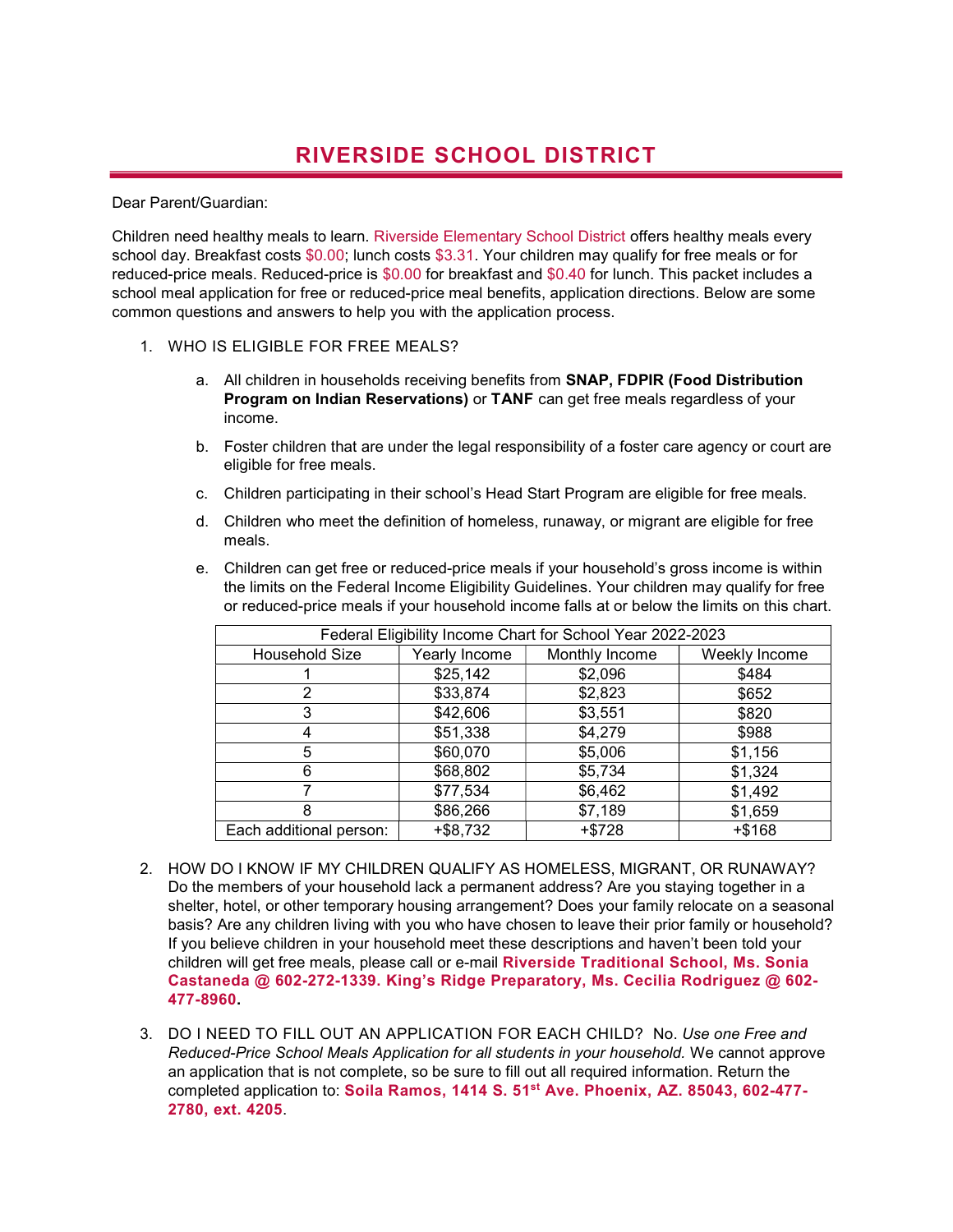- 4. SHOULD I FILL OUT AN APPLICATION IF I RECEIVED A LETTER THIS SCHOOL YEAR SAYING MY CHILDREN ARE APPROVED FOR FREE MEALS? No, but please read the letter you got carefully. If any children in your household were missing from your eligibility notification, contact Soila Ramos at 602-477-2780 ext. 4205 immediately.
- 5. CAN I APPLY ONLINE?

Yes! You are encouraged to complete an online application instead of a paper application if you are able. The online application has the same requirements and will ask you for the same information as the paper application. Visit https://www.resdonline.org/Child-Nutrition to begin. OR To learn more about the online application process, contact Soila Ramos soramos@riverside.k12.az.us 602-477-2780 ext. 4205 if you have any questions about the online application.

- 6. MY CHILD'S APPLICATION WAS APPROVED LAST YEAR. DO I NEED TO FILL OUT ANOTHER ONE? Yes. Your child's application is only good for that school year and for the first few days of this school year through 9/6/2022. You must send in a new application unless the school told you that your child is eligible for the new school year. If you do not send in a new application that is approved by the school or you have not been notified that your child is eligible for free meals, your child will be charged the full price for meals.
- 7. I GET WIC. CAN MY CHILD(REN) GET FREE MEALS? Children in households participating in WIC may be eligible for free or reduced-price meals. Please fill out an application.
- 8. WILL THE INFORMATION I GIVE BE CHECKED? Yes. We may also ask you to send written proof of the household income you report.
- 9. IF I DON'T QUALIFY NOW, MAY I APPLY LATER? Yes, you may apply at any time during the school year. For example, children with a parent or guardian who becomes unemployed may become eligible for free and reduced-price meals if the household income drops below the income limit.
- 10. WHAT IF I DISAGREE WITH THE SCHOOL'S DECISION ABOUT MY APPLICATION? You should talk to school officials. You also may ask for a hearing by calling or writing to: Eva Chalabi echalabi@riverside.k12.az.us 602-477-2780 ext. 4206.
- 11. MAY I APPLY IF SOMEONE IN MY HOUSEHOLD IS NOT A U.S. CITIZEN? Yes. You, your children, or other household members do not have to be U.S. citizens to apply for free or reduced-price meals. Our organization does not release information for immigration-related purposes in the usual course of operating the School Nutrition Programs.
- 12. WHAT IF MY INCOME IS NOT ALWAYS THE SAME? List the amount that you normally receive. For example, if you normally make \$1000 each month, but you missed some work last month and only made \$900, put down that you made \$1000 per month. If you normally get overtime, include it, but do not include it if you only work overtime sometimes. If you have lost a job or had your hours or wages reduced, use your current income.
- 13. WHAT IF SOME HOUSEHOLD MEMBERS HAVE NO INCOME TO REPORT? Household members may not receive some types of income we ask you to report on the application or may not receive income at all. Whenever this happens, please write a 0 in the field. However, if any income fields are left empty or blank, those will also be counted as zeroes. Please be careful when leaving income fields blank, as we will assume you meant to do so.
- 14. WE ARE IN THE MILITARY. DO WE REPORT OUR INCOME DIFFERENTLY? Your basic pay and cash bonuses must be reported as income. If you get any cash value allowances for off-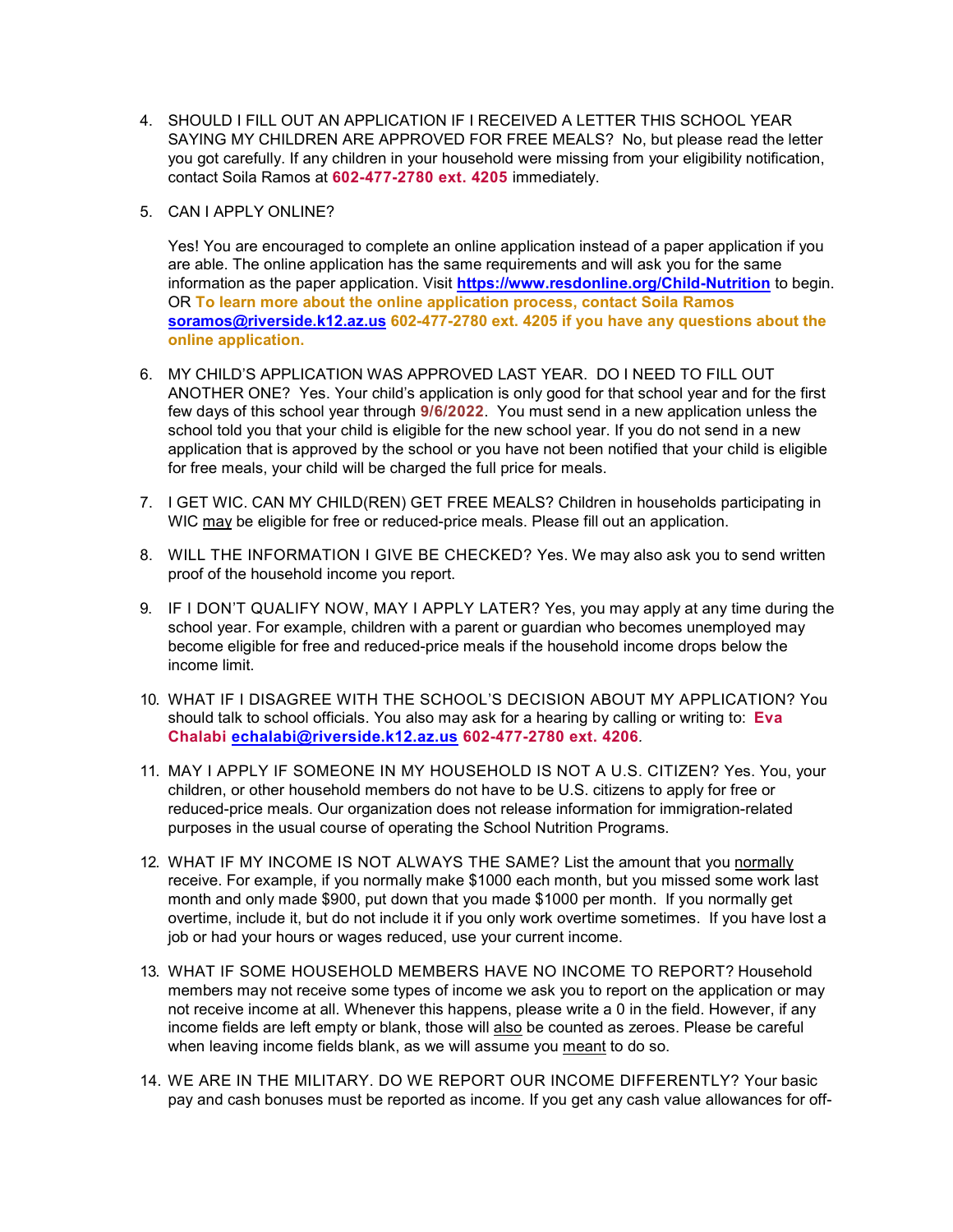base housing, food, or clothing, it must also be included as income. However, if your housing is part of the Military Housing Privatization Initiative, do not include your housing allowance as income. Any additional combat pay resulting from deployment is also excluded from income.

- 15. WHAT IF THERE ISN'T ENOUGH SPACE ON THE APPLICATION FOR MY FAMILY? List any additional household members on a separate piece of paper and attach it to your application. Contact Soila Ramos 602477-2780 ext. 4205 soramos@riverside.k12.az.us to receive a second application.
- 16. MY FAMILY NEEDS MORE HELP. ARE THERE OTHER PROGRAMS WE MIGHT APPLY FOR? To find out how to apply for **SNAP** or other assistance benefits, contact your local assistance office or call 1-800-352-8401.

If you have other questions or need help, call 602-477-2780 ext. 4205.

Sincerely,

Child Nutrition Services

## Riverside Elementary School District

In accordance with federal civil rights law and U.S. Department of Agriculture (USDA) civil rights regulations and policies, this institution is prohibited from discriminating on the basis of race, color, national origin, sex (including gender identity and sexual orientation), disability, age, or reprisal or retaliation for prior civil rights activity.

Program information may be made available in languages other than English. Persons with disabilities who require alternative means of communication to obtain program information (e.g., Braille, large print, audiotape, American Sign Language), should contact the responsible state or local agency that administers the program or USDA's TARGET Center at (202) 720-2600 (voice and TTY) or contact USDA through the Federal Relay Service at (800) 877-8339.

To file a program discrimination complaint, a Complainant should complete a Form AD-3027, USDA Program Discrimination Complaint Form which can be obtained online at: https://www.usda.gov/sites/default/files/documents/USDA-OASCR%20P-Complaint-Form-0508